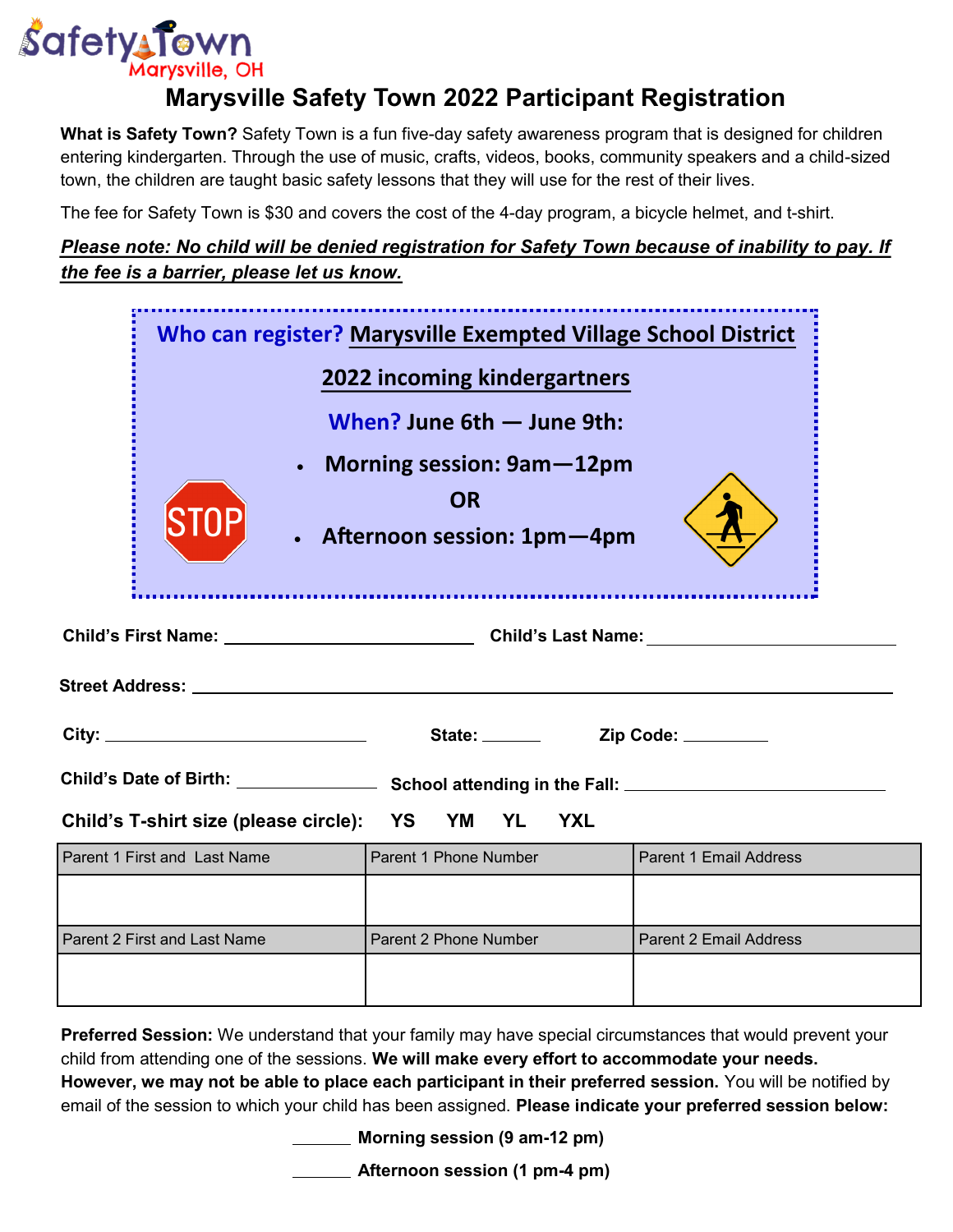**Emergency Contacts:** Any person listed should be able to assist in contacting you. At least one person listed must be local, able to take responsibility for the child in case the parent/guardian cannot be contacted and should be at least 18 years old.

| <b>Emergency Contact Name</b> | <b>Emergency Contact Phone</b> | Relationship to Participant |
|-------------------------------|--------------------------------|-----------------------------|
|                               |                                |                             |
|                               |                                |                             |
| <b>Emergency Contact Name</b> | <b>Emergency Contact Phone</b> | Relationship to Participant |
|                               |                                |                             |
|                               |                                |                             |

## **Authorization for Emergency Medical Treatment**

In the event of an emergency, I grant permission for my child to be medically transported.

I do not grant permission for my child to be medically transported in the event of an emergency.

| <b>Parent/Guardian Signature</b>                                                                                                                                                                                       | <b>Date</b>                                                                                                                                                                                                  |  |
|------------------------------------------------------------------------------------------------------------------------------------------------------------------------------------------------------------------------|--------------------------------------------------------------------------------------------------------------------------------------------------------------------------------------------------------------|--|
| Physician's Name: 1997 - 1997 - 1998 - 1999 - 1999 - 1999 - 1999 - 1999 - 1999 - 1999 - 1999 - 1999 - 1999 - 1                                                                                                         | Physician's Phone: 2008                                                                                                                                                                                      |  |
|                                                                                                                                                                                                                        |                                                                                                                                                                                                              |  |
|                                                                                                                                                                                                                        |                                                                                                                                                                                                              |  |
|                                                                                                                                                                                                                        |                                                                                                                                                                                                              |  |
|                                                                                                                                                                                                                        |                                                                                                                                                                                                              |  |
| <b>Child Pickup Permission</b>                                                                                                                                                                                         |                                                                                                                                                                                                              |  |
| Safety Town teachers have been instructed to release a child only to his/her parent/guardian unless other<br>instructions have been received from a parent/guardian. To simplify this procedure, please list below any | person who may pick up your child during the week. Persons not on this list will NOT be able to pickup<br>your child. Persons other than the Parent/Guardian(s) may be required to show an ID to pick up the |  |
| child.                                                                                                                                                                                                                 |                                                                                                                                                                                                              |  |
|                                                                                                                                                                                                                        |                                                                                                                                                                                                              |  |
| <b>Parent/Guardian Signature</b>                                                                                                                                                                                       |                                                                                                                                                                                                              |  |
|                                                                                                                                                                                                                        |                                                                                                                                                                                                              |  |

**Please continue to next page to sign waivers.**